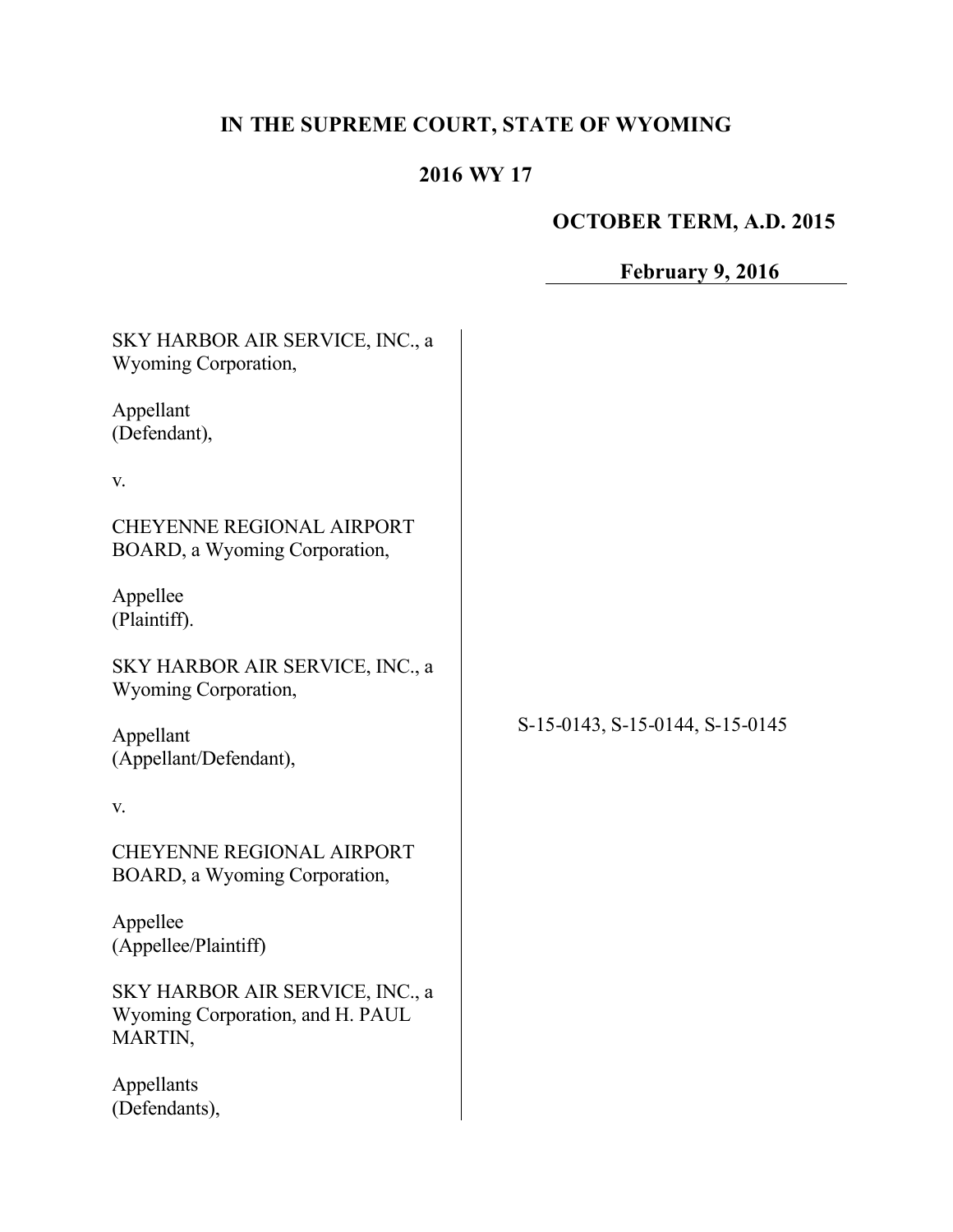v.

CHEYENNE REGIONAL AIRPORT BOARD, a Wyoming Corporation,

Appellee (Plaintiff).

## *Appeal from the District Court of Laramie County The Honorable Steven K. Sharpe, Judge*

#### *Representing Appellant(s):*

*Susan Martin, Wellington, Colorado.*

#### *Representing Appellee:*

*Patrick M. Brady, Jane M. France, and Raymond W. Martin, Sundahl, Powers, Kapp & Martin, LLC, Cheyenne, Wyoming. Argument by Mr. Martin.*

*Before BURKE, C.J., and HILL and KAUTZ, JJ., and BROOKS and FENN, DJJ.*

**NOTICE: This opinion is subject to formal revision before publication in Pacific Reporter Third. Readers are requested to notify the Clerk of the Supreme Court, Supreme Court Building, Cheyenne, Wyoming 82002, of any typographical or other formal errors so that correction may be made before final publication in the permanent volume.**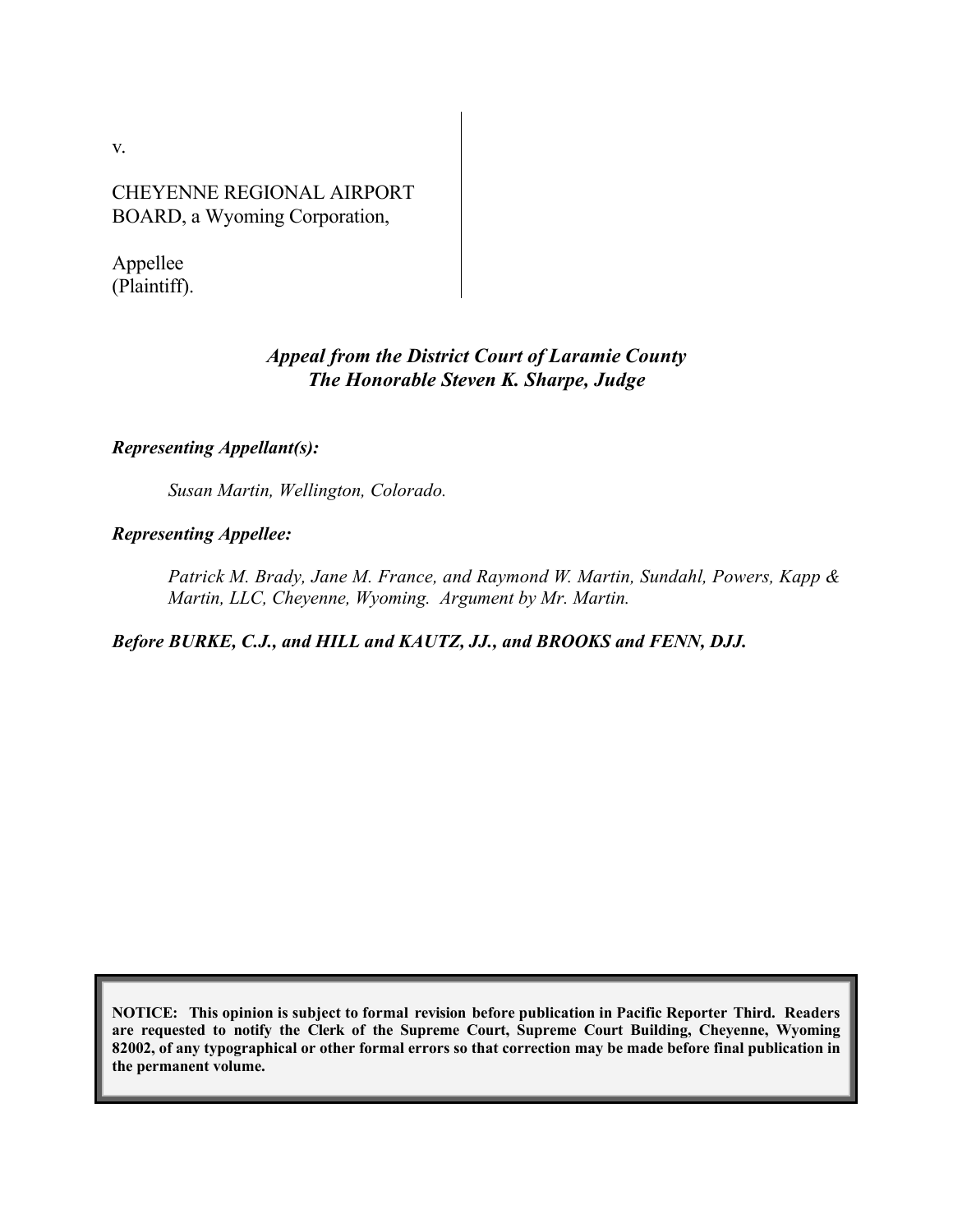## **BROOKS, District Judge.**

 $\overline{a}$ 

[¶1] These three consolidated appeals are the culmination of years of litigation between the parties. They involve a tangled web of claims and allegations between the Appellant ("Sky Harbor") and the Appellee (Cheyenne Regional Airport or "Airport"). At the heart of the controversy is Sky Harbor's alleged failure to pay rent to the Airport. The focus of Sky Harbor's defense is that the District Court lacked subject matter jurisdiction to decide any of the cases now on appeal. The District Court disagreed and generally found in favor of the Airport in all three cases. We affirm.

## *ISSUES*

[¶2] The parties raised numerous issues on appeal. The Court finds the following issues to be dispositive:

- 1. Did the District and Circuit Courts lack subject matter jurisdiction in the three combined appeals?
- 2. If the lower Courts had subject matter jurisdiction, were judgments entered in accordance with the law?

## *FACTS*

[¶3] Sky Harbor ran a Fixed Based Operator ("FBO") business at the Airport for many years. An FBO provides mooring, hangar space, fuel, maintenance, and other services for general aviation users of the Airport. Sky Harbor entered into an FBO lease with the Airport in September of 1996. The lease contained a termination date of December 31, 2011.

[¶4] In addition, the Airport decided to renovate a hangar and convert it into an aircraft paint shop. The Airport received partial funding for the renovation from the U.S. Department of Commerce Economic Development Administration ("EDA"). The Paint Shop became operational in 1997. It was operated by several entities, but was never successful. The Paint Shop lease was taken over by Sky Harbor in 2004.

[¶5] Thereafter, Sky Harbor had difficulty staying current with rent payments on both the FBO and Paint Shop leases. In 2006, Sky Harbor sought and obtained additional funding through a Small Business Administration ("SBA") grant which was ultimately administered by United Western Bank ("Bank")<sup>1</sup> of Denver, Colorado.

<sup>&</sup>lt;sup>1</sup> Technically, Matrix Capital Bank was the original lender. United Western Bank later acquired the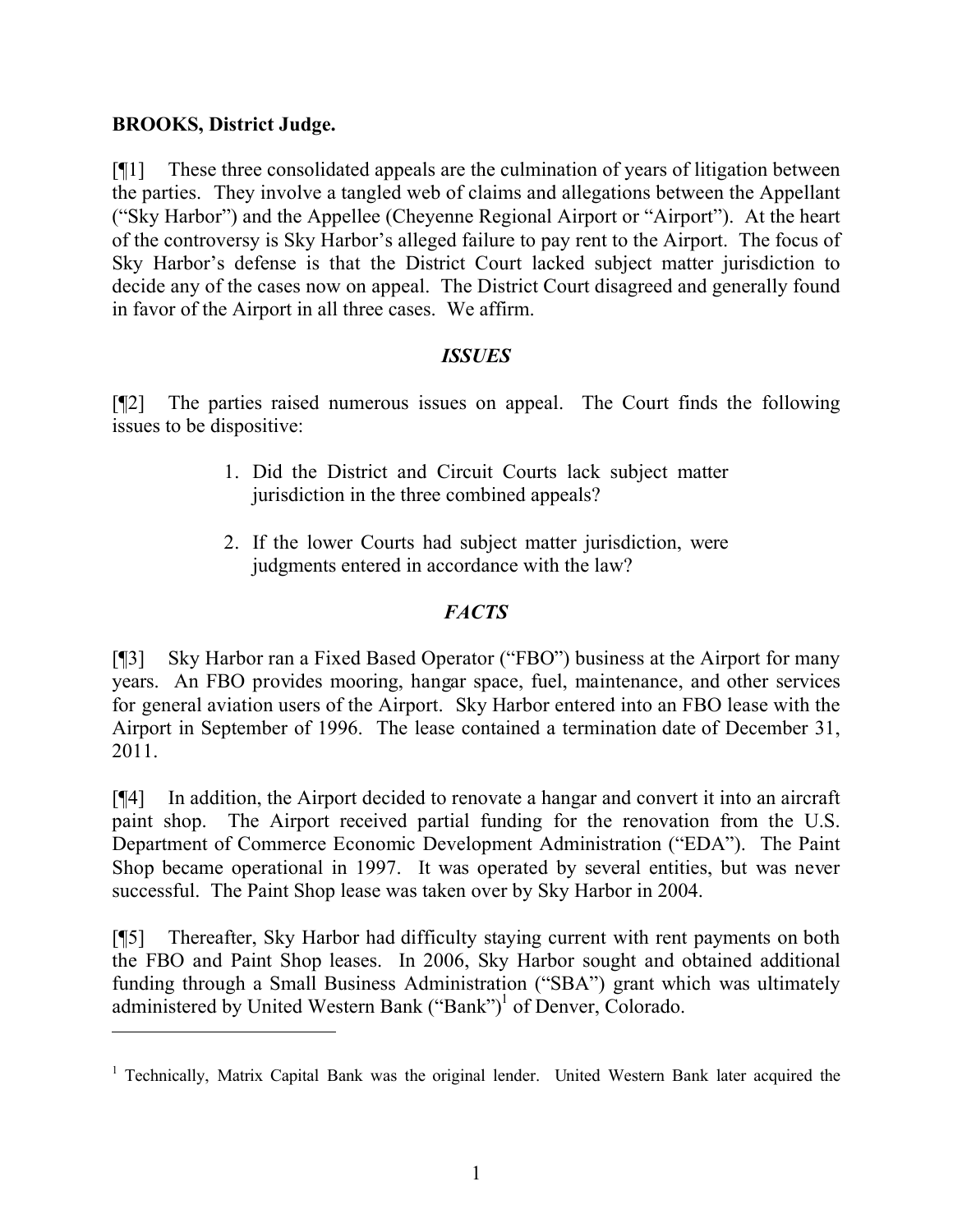[¶6] In 2006, there was an amendment to the FBO lease which allowed Sky Harbor to extend the lease to December 31, 2018, if certain conditions were met. In 2006, there was also an agreement between Sky Harbor and the Airport which allowed Sky Harbor to assign its interest in the FBO lease to the Bank as collateral for the SBA loan. The Assignment of Sky Harbor's interest to the Bank included the following:

- 1. If Sky Harbor defaulted under the lease, the Bank could reassign the lease to a new FBO operator who would assume all of Sky Harbor's responsibilities;
- 2. That the Bank would have no liability under the lease unless the Bank itself took over the lease;
- 3. That Sky Harbor would remain fully liable for all obligations under the lease;
- 4. If the Bank took possession of the lease it would pay any unpaid rent;
- 5. If the Bank took possession of the lease it would make payments due under the lease, but if the Bank abandoned the lease or reassigned the lease, the Bank would have no further obligations to the Airport;
- 6. The Airport would not terminate the lease without giving the Bank notice of Sky Harbor's default and the opportunity to cure the default within 60 days from receipt of the notice.

[¶7] On October 6, 2010, the Airport gave the Bank notice of Sky Harbor's default under the FBO lease. The Airport alleged that Sky Harbor had failed to pay rent due, failed to pay required insurance premiums, and had failed to meet minimum performance standards. There was no attempt to cure the default by the Bank or Sky Harbor. On December 23, 2010, the Airport terminated the FBO lease with Sky Harbor. On January 21, 2011, the Bank failed and went into Federal Deposit Insurance Corporation ("FDIC") receivership.

assets of Matrix, including responsibility for Sky Harbor's accounts. At all times relevant to this appeal, United Western Bank was the lender and the Court will not further distinguish between these two banks.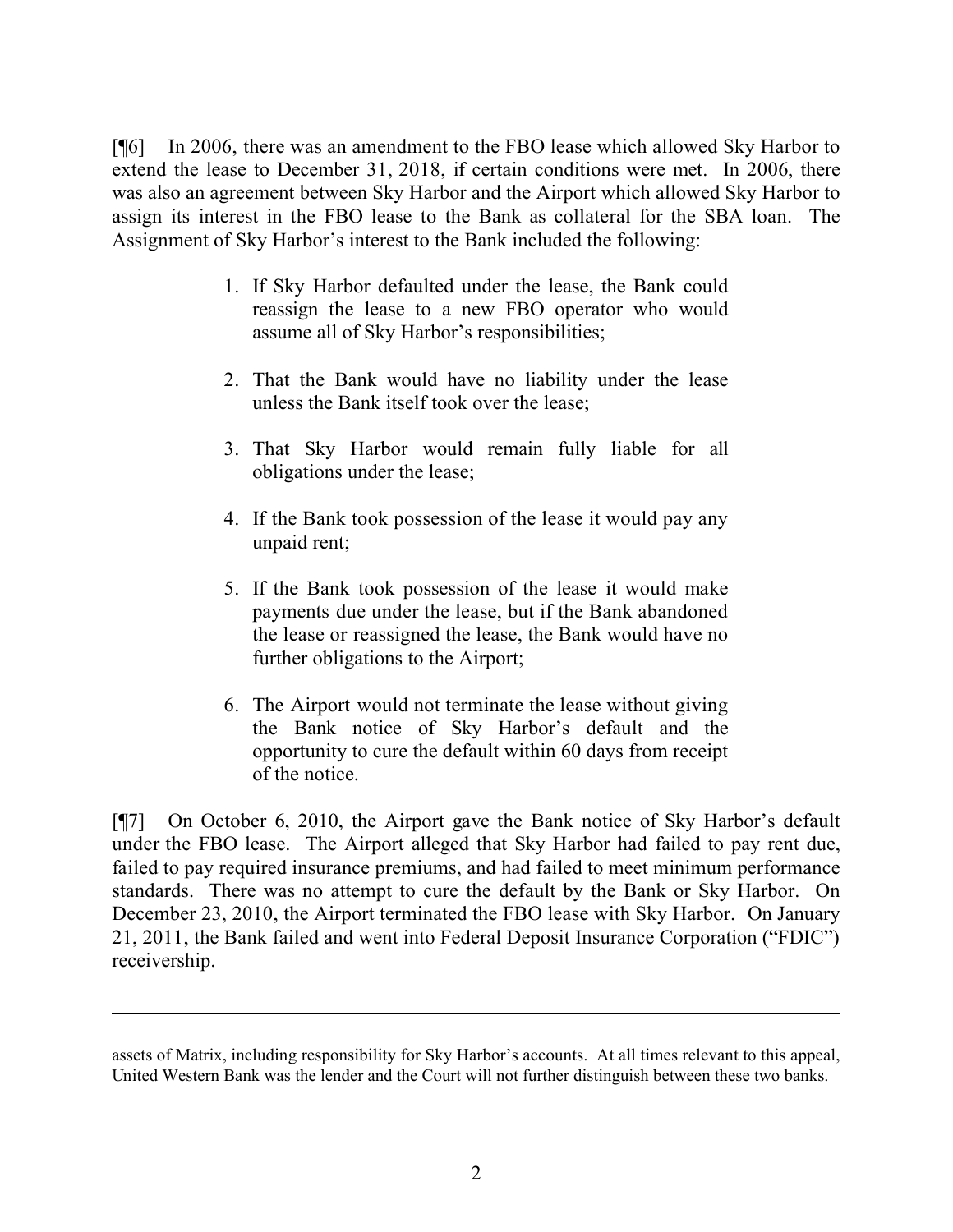## *PROCEDURAL BACKGROUND*

#### **Federal Court Litigation**

[¶8] In 2008, Sky Harbor initiated litigation against the Airport in the United States District Court for Wyoming, based on the Paint Shop lease. *Sky Harbor Air Serv., Inc. v. Reams*, 491 Fed. Appx. 875, 879 (10th Cir. 2012). Sky Harbor asserted claims for extortion, fraud, conspiracy, defamation, violation of Constitutional rights, breach of contract, and multiple other causes of action. *Id*. at 880. The Airport counterclaimed for breach of contract. *Id*. Ultimately, the U.S. District Court granted summary judgment in favor of the Airport and awarded the Airport \$429,809.20 in damages, attorney fees, and costs. *Id*.

[¶9] That Judgment was appealed by Sky Harbor to the United States Court of Appeals for the Tenth Circuit. The Tenth Circuit generally affirmed the District Court. Sky Harbor did not appeal to the United States Supreme Court.

#### **Ejectment Action (S-15-0143)**

[¶10] After the Airport terminated the FBO lease in December of 2010, the Airport filed a petition for ejectment and recovery of real property in February 2011. Suit was brought in Wyoming State District Court, seeking possession of the FBO buildings and removal of Sky Harbor from the premises. Sky Harbor filed multiple counterclaims. The Airport then filed a motion for summary judgment asking the District Court to address only the FBO lease termination date. In 2012, the District Court, in a comprehensive opinion, concluded the FBO lease expired by its own terms on December 31, 2011, and was never extended. The claim for ejectment was therefore granted.

[¶11] The Airport then filed another motion for summary judgment in the same case, to determine whether Sky Harbor was in breach of the FBO lease, and whether the Airport was due any damages. After some procedural starts and stops, the District Court concluded that Sky Harbor breached multiple amendments to the FBO lease. A judgment was entered in the ejectment action, awarding the Airport \$13,735.39 in uncontested damages for failure to pay insurance premiums regarding the FBO lease.

#### **Forcible Entry and Detainer Action (S-15-0144)**

[¶12] On July 5, 2011, the Airport filed a complaint for forcible entry and detainer ("FED") in Circuit Court. At that time, the ejectment action was pending in District Court. The Circuit Court held a hearing and heard testimony from witnesses for both the Airport and Sky Harbor. The Court found in favor of the Airport and awarded a judgment of \$50,550 for rent due on the FBO lease.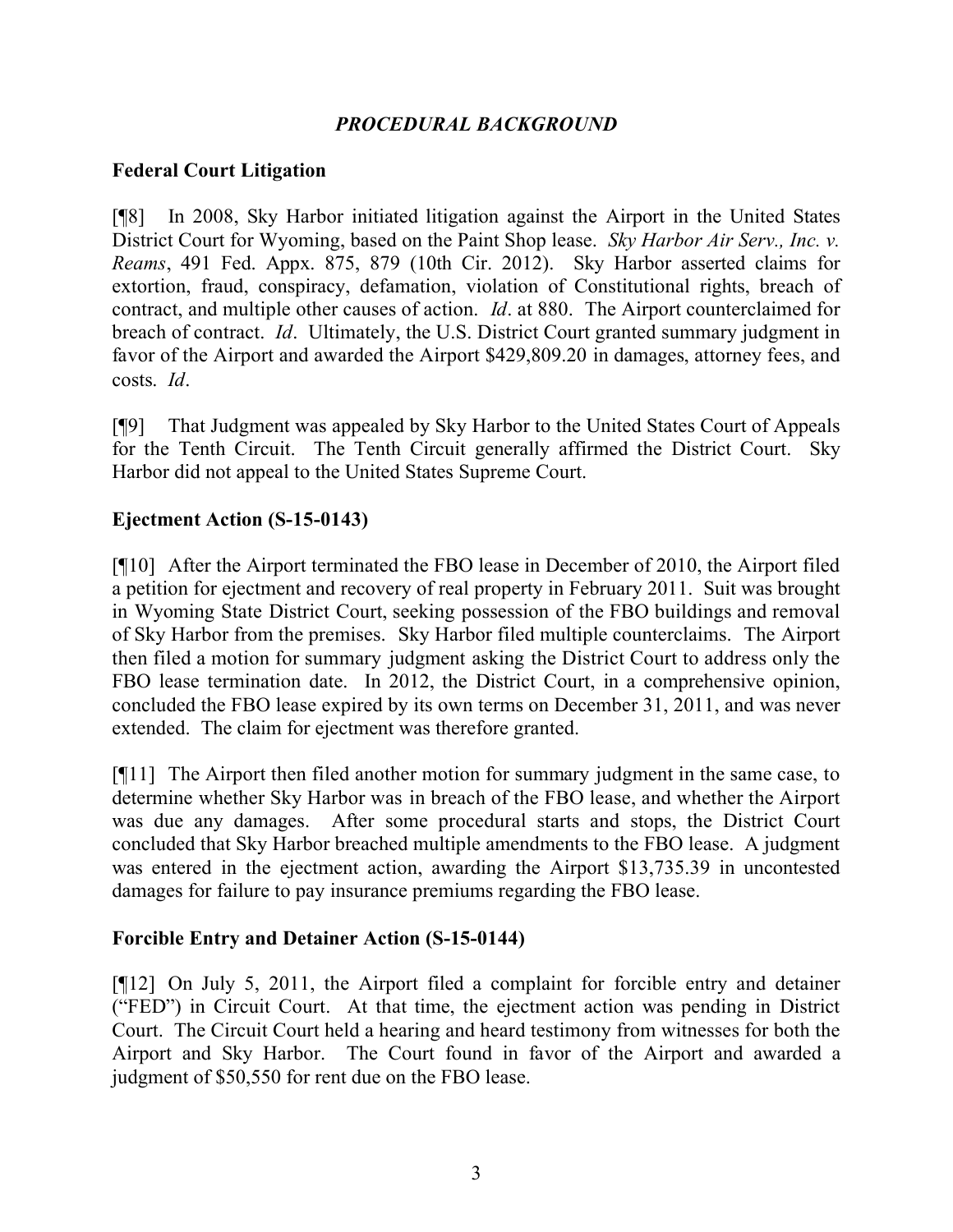## **Garnishment Action (S-15-0145)**

[¶13] The Airport filed a garnishment action in the District Court in an attempt to collect the \$429,809.20 judgment entered by the Federal Court. By this time, the FED action had resulted in a judgment against Sky Harbor. Sky Harbor posted a bond, and the FED judgment was stayed pending Sky Harbor's appeal to the District Court, which then affirmed the Circuit Court. The District Court issued two writs of garnishment for funds held by the District and Circuit Courts in the FED action. Sky Harbor filed an objection to the garnishment and moved to join the three related dockets. The District Court then consolidated the garnishment, FED and ejectment cases.

#### **Sky Harbor's Motion to Dismiss**

[¶14] While the three state cases were ongoing, Sky Harbor filed a motion to dismiss all three suits. The thrust of Sky Harbor's motion was that the District Court did not have subject matter jurisdiction to continue the litigation because Sky Harbor's Bank had gone into receivership with the FDIC. It was Sky Harbor's assertion that since it had assigned its interest in the FBO lease to the Bank, these cases could not proceed because they were now under the jurisdiction of the FDIC.

[¶15] The District Court denied Sky Harbor's motions to dismiss. The three consolidated cases were appealed to this Court, following the District Court's entry of judgment on February 24, 2015.

#### *STANDARD OF REVIEW*

[¶16] This Court must first determine whether the District and Circuit Courts had subject matter jurisdiction to proceed in the three cases now before us. "The existence of subject matter jurisdiction is a question of law that we review *de novo.*" *Excel Constr., Inc. v. Town of Lovell*, 2011 WY 166, ¶ 12, 268 P.3d 238, 241 (Wyo. 2011) (quoting *Madsen v. Bd. of Trustees of Mem'l Hosp. of Sweetwater Cnty.*, 2011 WY 36, ¶ 9, 248 P.3d 1151, 1153 (Wyo. 2011)). A court's subject matter jurisdiction may be challenged at any time. *Northern Laramie Range Foundation v. Converse County Bd. of Cnty. Comm'rs*, 2012 WY 158, ¶ 22, 290 P.3d 1063, 1073 (Wyo. 2012). "Subject matter jurisdiction refers to the power of a court to hear and determine cases of the general class to which the proceedings in question belong." *State Farm Mut. Auto. Ins. Co. v. Kunz*, 2008 WY 71, ¶ 6, 186 P.3d 378, 380 (Wyo. 2008). "If the district court lacked subject matter jurisdiction, this Court has jurisdiction on appeal, not on the merits, but only as to the jurisdictional issue." *Rock v. Lankford*, 2013 WY 61, ¶ 18, 301 P.3d 1075, 1080 (Wyo. 2013) (quoting *Hall v. Park Cnty.*, 2010 WY 124, ¶ 3, 238 P.3d 580, 581 (Wyo. 2010)). "The absence of subject matter jurisdiction makes dismissal, rather than affirmance, the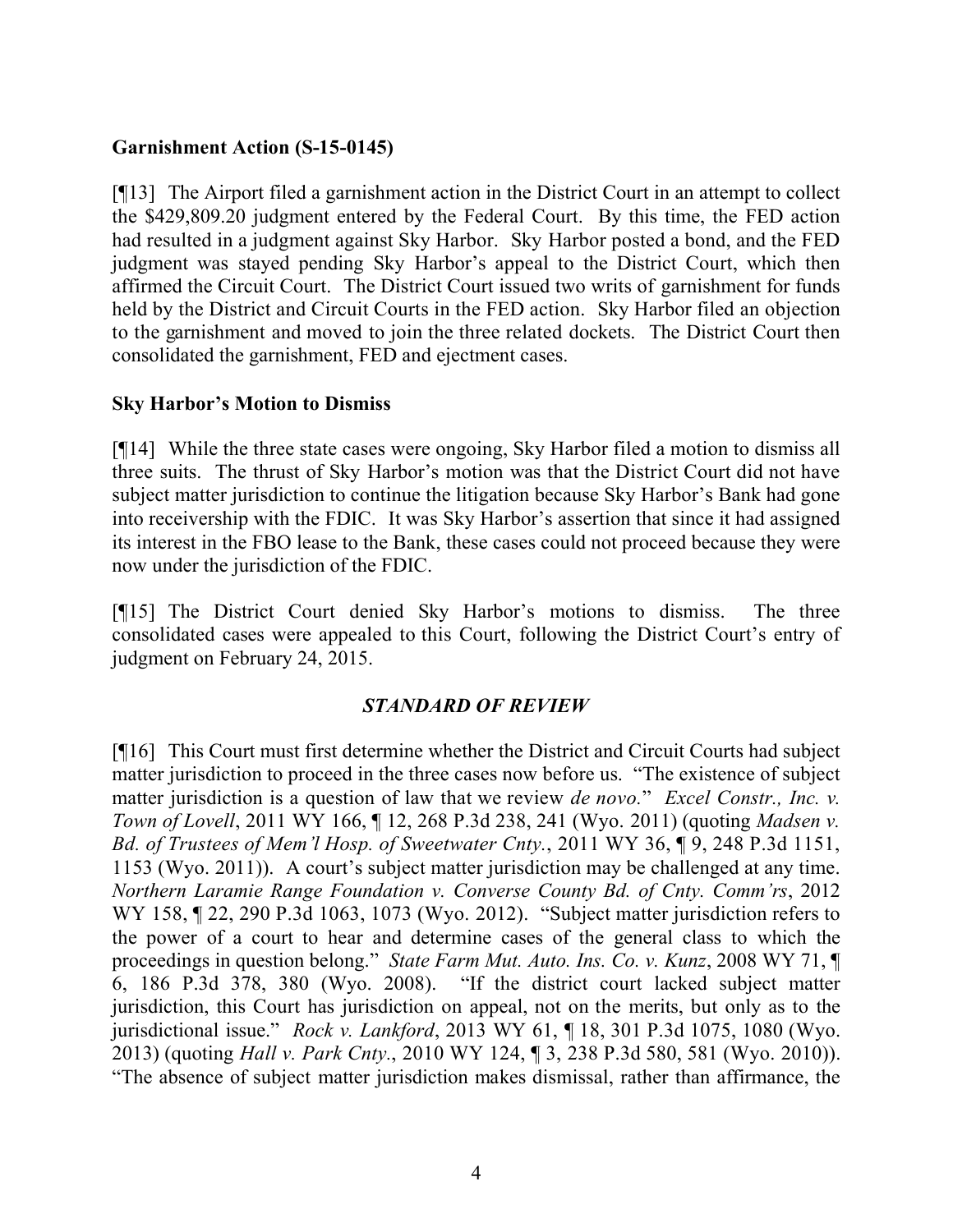proper course." *Hall*, ¶ 3, 238 P.3d at 581; *see also Wilson v. Town of Alpine*, 2005 WY 57, ¶ 7, 111 P.3d 290, 292 (Wyo. 2005).

## *DISCUSSION*

## **Subject Matter Jurisdiction**

[¶17] Sky Harbor asserts that when United Western Bank went into FDIC receivership, the Airport was required to exhaust the administrative claims process found in the Financial Institutions Reform, Recovery, and Enforcement Act of 1989 ("FIRREA"), 12 U.S.C.A. § 1821. Sky Harbor contends that unless and until that claims process was followed by the Airport, no Wyoming State Court or Federal Court had subject matter jurisdiction to decide any issues existing between the parties.

[¶18] FIRREA was passed to enable the FDIC to expeditiously wind up the affairs of hundreds of failed banks. *Am. Nat'l Ins. Co. v. FDIC*, 642 F.3d 1137, 1141 (D.C. Cir. 2011). FIRREA allows the FDIC to ensure the assets of a failed bank are distributed fairly among those with valid claims against the financial institution. *Rundgren v. Washington Mut. Bank*, *FA*, 760 F.3d 1056, 1060 (9th Cir. 2014), *cert. denied*, 135 S.Ct. 1560, 191 L.Ed.2d 639 (2015). FIRREA applies to claims based on the assets, acts, or omissions of a depository institution for which the FDIC has been appointed receiver. 12 U.S.C.A. § 1821(d)(13)(D) (West).

[¶19] "The primary purpose behind FIRREA's exhaustion scheme is to allow [the receiver] to perform its statutory function of promptly determining claims so as to quickly and efficiently resolve claims against a failed institution without resorting to litigation." *Triad Bank v. First-Citizens Bank & Trust Co.*, 85 F. Supp. 3d 1258, 1264 (D. Colo. 2015) (citing *Rosa v. Resolution Trust Corp.*, 938 F.2d 383, 396 (3d Cir. N.J. 1991)). FIRREA provides specific limitations on a court's ability to hear cases involving failed financial institutions:

> (D) Limitation on judicial review. Except as otherwise provided in this subsection, no court shall have jurisdiction over—

> > (i) any claim or action for payment from, or any action seeking a determination of rights with respect to, the assets of any depository institution for which the Corporation has been appointed receiver, including assets which the Corporation may acquire from itself as such receiver; or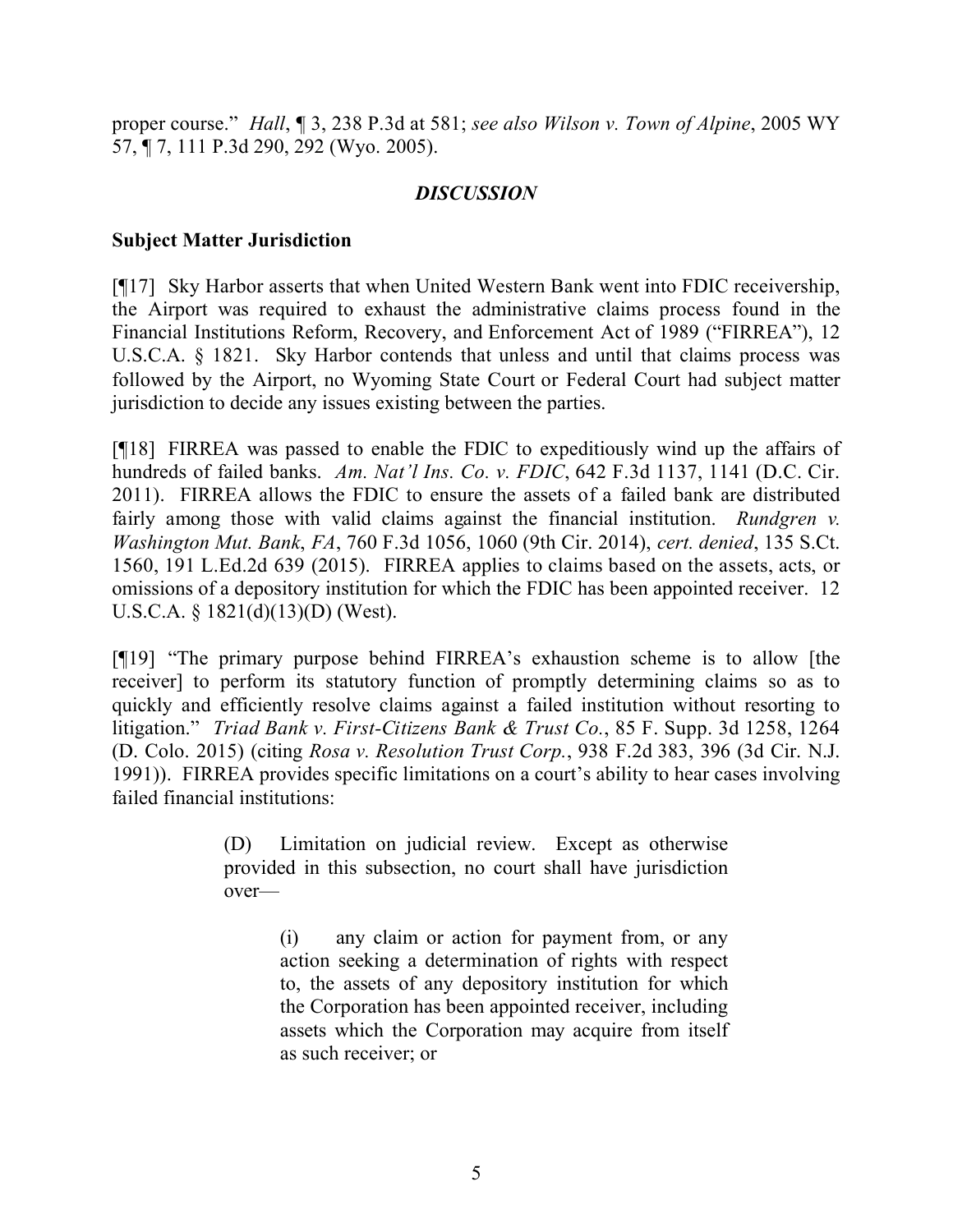(ii) any claim relating to any act or omission of such institution or the Corporation as receiver.

## 12 U.S.C.A. § 1821(d)(13)(D) (West).

[¶20] The terms "creditor," "claim," and "claimant" are not specifically defined in any section of FIRREA. *FDIC v. Updike Bros.*, 814 F. Supp. 1035, 1039 (D. Wyo. 1993). The language of  $\S$  1821(d)(13)(D) is quite broad, however, and precludes jurisdiction over "any claim or action" seeking a determination with respect to the assets of any depository institution. *Id*. "Section (d)(13)(D) also precludes jurisdiction over 'any claims relating to any act or omission of' the financial institution or of the receiver." *Id*. Sky Harbor urges that the FBO lease was an asset of the failed Bank and is therefore subject to FIRREA.

[¶21] There is no doubt that District Courts in Wyoming have the power and jurisdictional authority to hear ejectment cases and issues relating to garnishment and appeals from Circuit Court. *See* Wyo. Stat. Ann. §§ 1-32-201 thru 1-32-216; Wyo. Stat. Ann. §§ 1-15-101 thru 1-15-105; W.R.A.P. 1.04. The question then, is whether FIRREA stripped the District Court of its subject matter jurisdiction in this litigation. When determining whether the administrative process of FIRREA should apply, courts have admonished that "[t]he determining factor in these cases is not the identity of the defendant or when the complained-of acts occurred, but rather, the nature of the claim: are plaintiffs challenging independent acts of a third party or are they seeking a determination of rights with respect to an asset of a failed bank?" *Westberg v. FDIC*, 926 F. Supp. 2d 61, 69 (D.D.C. 2013).

[¶22] Here, the Airport is seeking redress for the independent acts of Sky Harbor. These cases are about Sky Harbor's failure to pay rent and other obligations pursuant to the FBO lease with the Airport. Sky Harbor, as a tenant, occupied and used land and facilities owned by the Airport. Sky Harbor did not compensate the Airport for the use of the Airport's property as Sky Harbor agreed to do.

[¶23] Sky Harbor is not a bank or a financial institution. The lease may have been assigned to the Bank as collateral for a loan, but it did not immunize Sky Harbor from its failure to pay rent to the Airport. The very assignment relied upon by Appellant emphasized Sky Harbor's continuing obligation to the Airport by providing, "Whether or not Lender enters into possession of the Premises for any purpose, **Lessee [Sky Harbor] will remain fully liable for all obligations of Lessee under the lease**." (Emphasis added.) In other words, all parties, including the Bank, agreed that Sky Harbor had an ongoing duty under the lease to pay all rents and other monies due the Airport regardless of what the Bank did. In any event, the Airport's claims are not based on any obligation the Bank failed to perform. The Bank was not ejected from the premises nor was it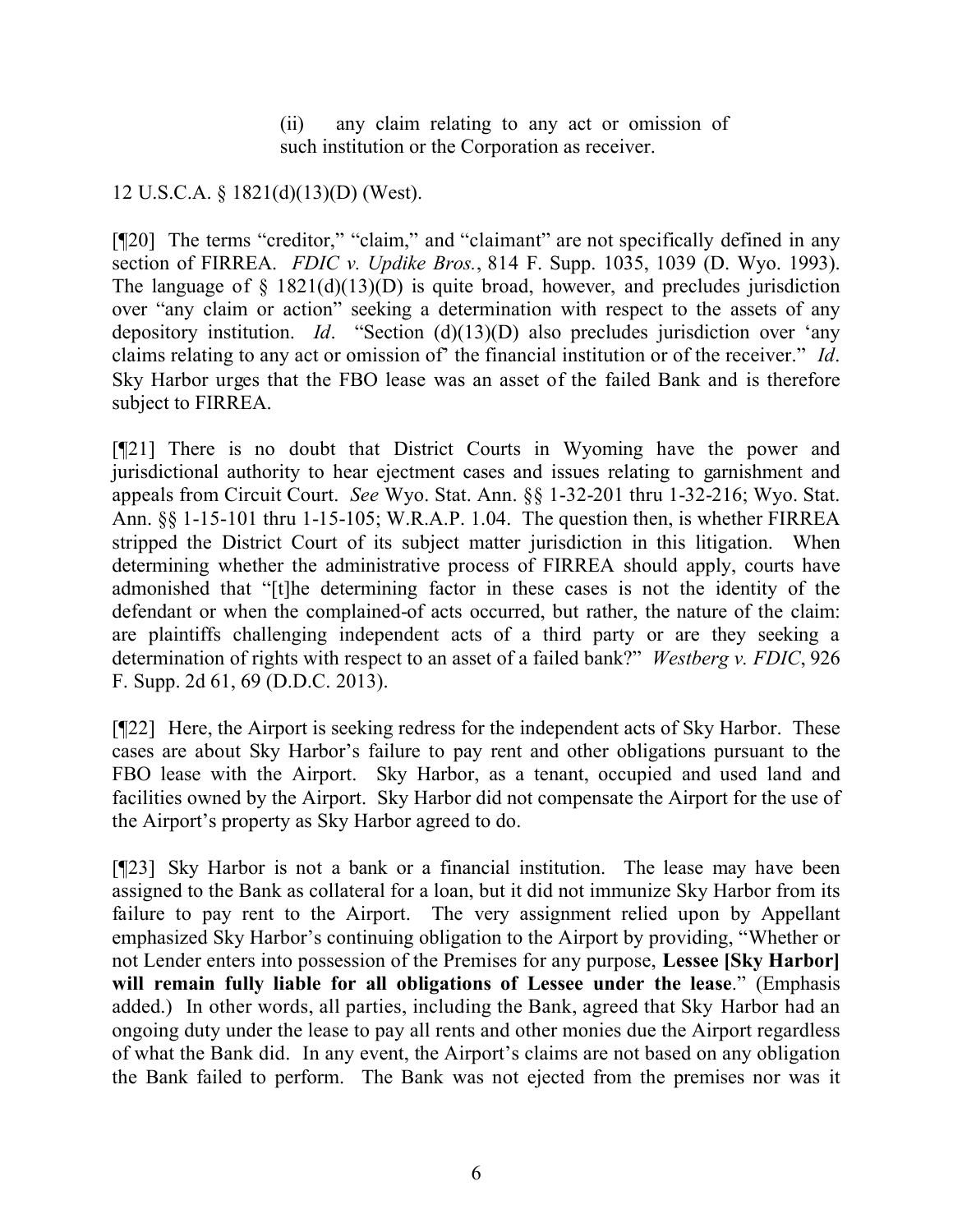required to pay rent for Sky Harbor. This Court is not aware of any facts indicating that the Bank or the FDIC somehow became responsible for the FBO lease.

[¶24] A claim that cannot be resolved through FIRREA is not really a claim in that administrative process.<sup>2</sup> Am. Nat'l Ins. Co., 642 F.3d at 1142. It is difficult to conceptualize what sort of FIRREA claim the Airport could have made. The Airport would still be limited to asserting the same claims that it could have asserted against the Bank, if it were still in existence. The Bank did not agree to indemnify Sky Harbor for its lease obligations. Sky Harbor's contention that the Airport should be required to assert claims against the Bank, for failing to come to Sky Harbor's rescue, is entirely misguided. Here, presenting a claim to the FDIC to collect rental payments the Bank never had any obligation to pay would be nonsensical. That is especially true when Sky Harbor had unconditionally agreed to remain responsible for lease payments.

[¶25] In *Gilmore v. Weatherford*, 694 F.3d 1160, 1169 (10th Cir. 2012), the Tenth Circuit concluded that exhaustion of administrative remedies is excused if the remedy would fail to provide relief and would clearly be useless. Where neither the failed bank nor the FDIC "bears any legal responsibility for claimant's injuries, the claims process offers only a pointless bureaucratic exercise. And [sic] we doubt Congress intended to force claimants into a process incapable of resolving their claims." *Am. Nat'l Ins. Co.*, 642 F.3d at 1143 (citation omitted).

[¶26] Similarly, this Court has previously acknowledged that a "party may be excused from having to exhaust his administrative remedies if (1) it would be futile for him to follow the administrative procedures, (2) the agency has adopted a policy or pursued a practice of general applicability which is contrary to the law, or (3) it is improbable that appropriate relief could be obtained through the administrative appeals process." *Koopman v. Fremont Cty. Sch. Dist. No. 1*, 911 P.2d 1049, 1054 (Wyo. 1996). Requiring the Airport to engage in a bureaucratic claim procedure that has no hope of resolving any claim is the essence of futility. Consequently, we find that the Airport had no duty to comply with FIRREA.

[¶27] Additionally, we find that Sky Harbor does not have standing to assert that the Airport had an obligation to comply with FIRREA. As we have previously explained, "Standing is a legal concept designed to determine whether a party is sufficiently affected to insure that the court is presented with a justiciable controversy." *Miller v. Wyoming Dep't of Health*, 2012 WY 65, ¶ 17, 275 P.3d 1257, 1261 (Wyo. 2012). We have adopted the three part test to determine standing as set forth in *Lujan v. Defenders of* 

 $2$  The FIRREA claims process has long since expired. The Airport, even if it were required to do so, could not prevail on a claim to the FDIC, and would be left without any remedy.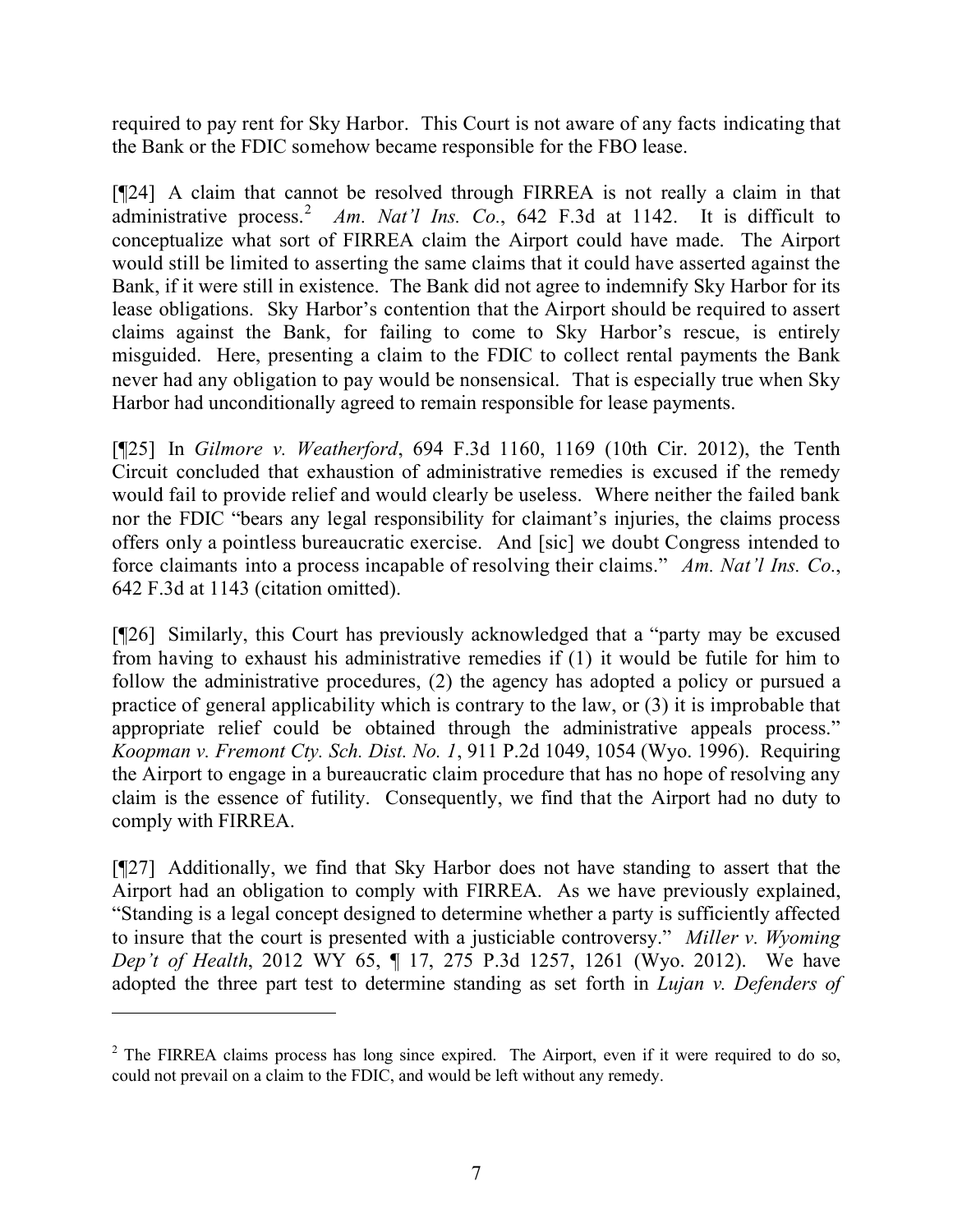*Wildlife*, 504 U.S. 555, 112 S.Ct. 2130, 119 L.Ed.2d 351 (1992). *Miller*, ¶ 18, 275 P.3d at 1261. To establish standing a party must demonstrate (1) a concrete and particularized injury, (2) caused by the conduct complained of, and (3) that the injury will be redressed by a favorable decision. *Id.* In these cases, the Airport has no claim against the Bank or the FDIC that will benefit Sky Harbor. Sky Harbor has not demonstrated that it will be damaged by the failure to follow the FIRREA process.

[¶28] FIRREA can only determine claims relating to assets of a Bank in FDIC receivership. Here, the claims are against Sky Harbor for failure to pay rent and failure to leave the Airport premises. FIRREA doesn't protect Bank customers from their individual liabilities, simply because they borrowed from a failed bank. Since Sky Harbor has not suffered an injury that can be addressed by FIRREA, Sky Harbor does not have standing to demand compliance with the receivership claims procedure.

[¶29] Finally, it would appear to the Court that the Bank had no interest in the FBO lease at the time it went into FDIC receivership. The assignment of the FBO lease to the Bank required Sky Harbor to remain in compliance with the lease. If the Bank did not cure Sky Harbor's defaults within 60 days after the Airport gave the Bank notice, the Airport could terminate the lease. The Airport did provide the Bank and Sky Harbor with the 60-day notice of default on October 6, 2010. The Bank never cured the default, and the Bank's interest in the lease apparently terminated in December of 2010, approximately four weeks before the Bank went into receivership. The requirement to exhaust administrative remedies applies only when the FDIC is in possession of a Bank asset. *See Henrichs v. Valley View Dev.*, 474 F.3d 609, 614 (9th Cir. 2007). While the Bank and FDIC are free to pursue any legal claims they may have, it appears that the FBO lease was not an asset of the Bank when it went into FDIC receivership.

[¶30] Even if the lease was viewed as some sort of interest that the Bank once had, it was contingent at best. The Bank had no obligation to step into the shoes of Sky Harbor. In fact, neither the Bank nor the FDIC have attempted to take over the FBO lease. If they had wanted to do so, all rents would become the joint obligation of the Bank and Sky Harbor. When the Bank went into receivership in 2011, the lease was nothing more than Sky Harbor's bad debt. FIRREA is inapplicable where the Airport is not a creditor of the Bank, has not made any claim against the assets of a Bank, and does not assert any act or omission of the FDIC. *Hoxeng v. Topeka Broadcomm, Inc.*, 911 F. Supp. 1323, 1337 (D. Kan. 1996).

[¶31] It is therefore our conclusion that the District Court had subject matter jurisdiction to decide all of the cases now on appeal. The Airport had no claim against the Bank to submit to the FDIC and the FBO lease made Sky Harbor, not the Bank, responsible for rental payments. The Airport's only avenue of redress was through the court system.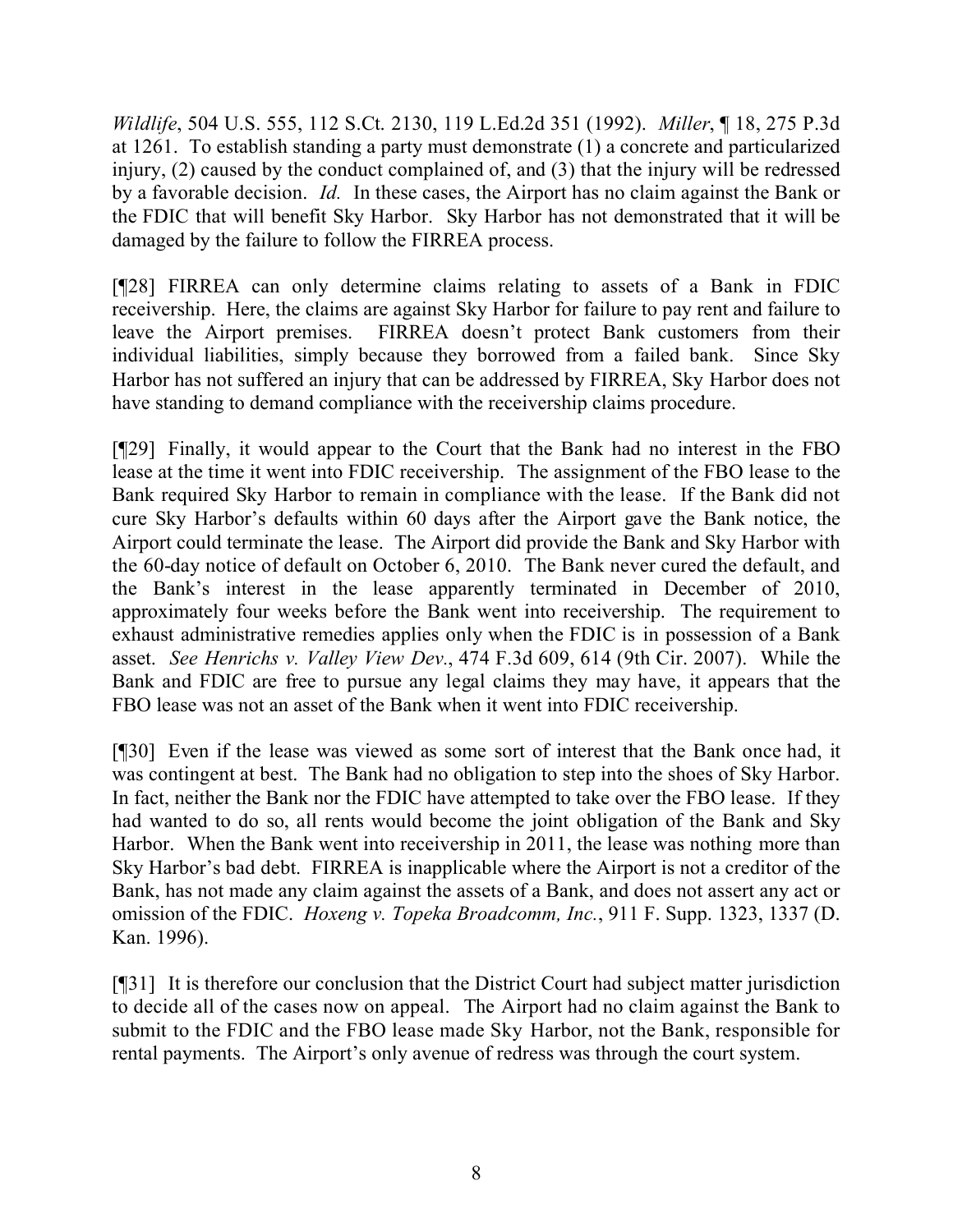[¶32] We turn, then, to the question of whether the judgments against Sky Harbor were entered in accordance with law. Sky Harbor claims that any garnishment actions relating to the judgment were invalid, the ejectment and FED actions should be dismissed, and ultimately, that Sky Harbor should regain possession of the FBO facilities. We will address each argument in turn.

#### **Garnishment Action**

[¶33] The garnishment case is primarily based upon a judgment entered in the United States District Court which pertained to the Paint Shop lease. Sky Harbor also contends that the Federal Court decision was invalid and thus the garnishment action is invalid because the FIRREA claims process was not followed.

[¶34] The Federal Court judgment in the Paint Shop litigation represents the vast majority of the amount due and owing the Airport and subject to garnishment. This Court does not have the authority to reverse a decision of the 10th Circuit Court of Appeals. That Court or the U.S. Supreme Court is the proper venue to contest the judgment rendered in the United States District Court. *See Dowell v. Applegate*, 152 U.S. 327, 345-46, 14 S.Ct. 611, 618, 38 L.Ed. 463 (1894) (stating that a federal court judgment, being in full force and un-reversed, cannot be questioned in state court). A party may not use state courts for a collateral attack on a Federal Court judgment. *Morton v. City of Boerne*, 345 S.W.3d 485, 488 (Tex. App. 2011).

[¶35] In any event, there was no bank that was in FDIC receivership that had anything to do with the Paint Shop lease. Furthermore, the monies garnished in the FED case were posted by Sky Harbor in that case and also had nothing to do with a bank in FDIC receivership. As such, FIRREA does not apply to the garnishment.

[¶36] Sky Harbor's other assertion, though not supported by any cogent argument or authority, is that since the EDA disallowed a small portion of the Paint Shop lease, the entire lease and judgment thereon should be voided. The EDA had funded some \$650,000 for renovations to a hangar to be used as a Paint Shop. Approximately \$47,000 was disallowed by the EDA for which the EDA apparently sought a refund from the Airport. Sky Harbor contends therefore, that the Federal Court judgment on the Paint Shop lease is invalid and no garnishment can occur regarding that judgment.

[¶37] We find that Sky Harbor's argument has no merit. This again is a collateral attack on a Federal Court judgment which this Court cannot review. The EDA is not a party to these cases, and there is nothing in the record to indicate that the EDA intended in any way to modify any of the judgments rendered in the cases between Sky Harbor and the Airport. The District Court correctly observed that the actions of the EDA did not immunize Sky Harbor from its obligations to pay \$400,000 in rents due.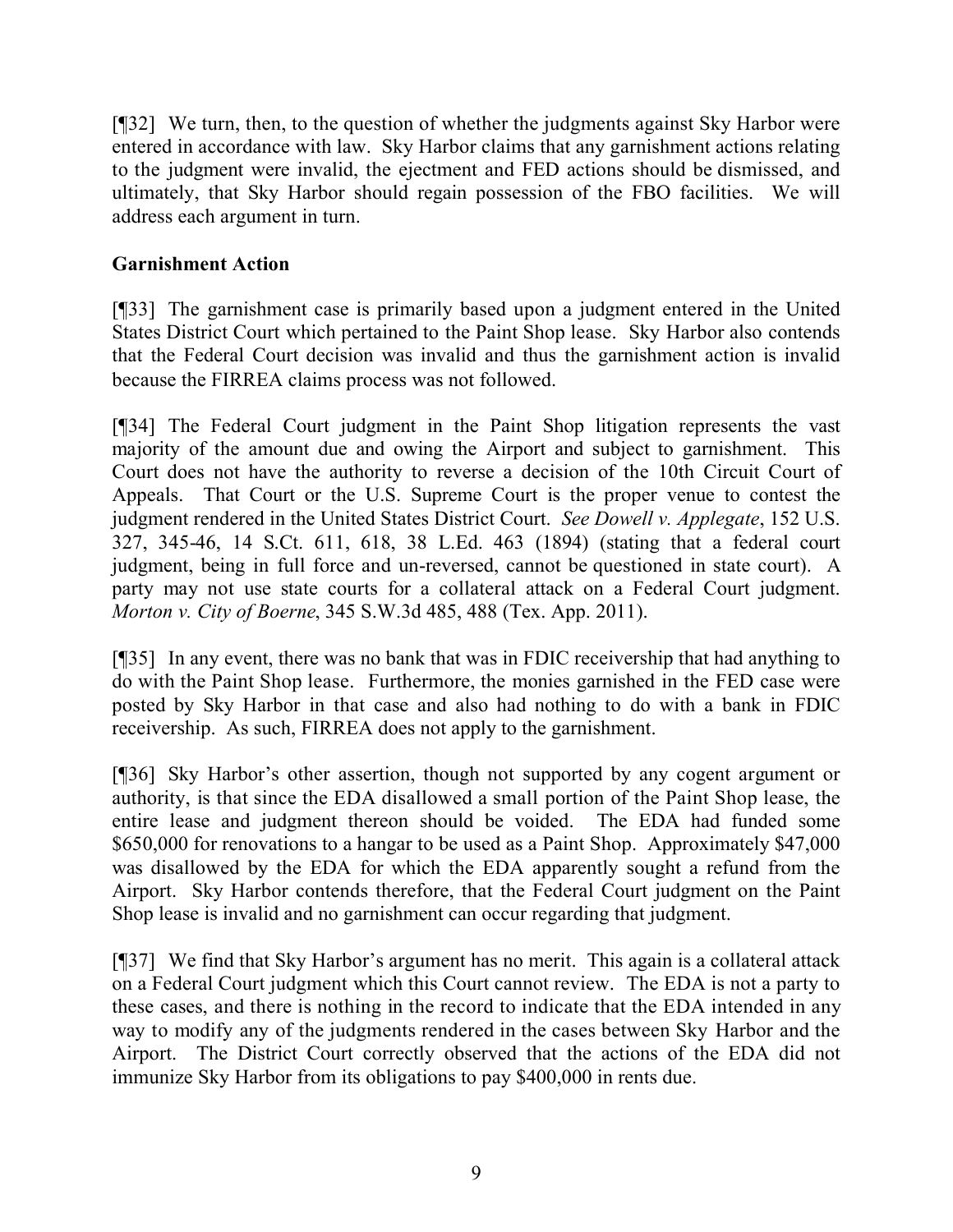## **FED Action**

[¶38] The Circuit Court held an evidentiary hearing on this matter, and then entered a judgment for \$50,550 for unpaid rent and costs regarding the FBO lease. Sky Harbor posted a bond and the judgment was stayed pending an appeal to the District Court. The judgment was affirmed by the District Court on July 3, 2013.

[¶39] In reviewing the record, there was evidence that Sky Harbor owed unpaid rents on the FBO lease. The total of the unpaid rent was approximately \$50,550. We will not disturb a trial court's findings of fact unless they are unsupported by the evidence or that, based on all the evidence, this Court is left with a definite and firm conviction that a mistake has occurred. *Lawrence v. City of Rawlins*, 2010 WY 7, ¶ 13, 224 P.3d 862, 868 (Wyo. 2010). In this case, the evidence supports the judgment. This Court cannot say that any mistake occurred that merits reversal in light of all the evidence.

#### **Ejectment Action**

[¶40] The appeal in the ejectment action requires us to review the summary judgment granted to Appellee. Summary judgment is appropriate when there are no genuine issues of material fact and the moving party is entitled to judgment as a matter of law. W.R.C.P. 56(c). We have often stated that standard of review:

> We review a summary judgment in the same light as the district court, using the same materials and following the same standards. We examine the record from the vantage point most favorable to the party opposing the motion, and we give that party the benefit of all favorable inferences that may fairly be drawn from the record. A material fact is one which, if proved, would have the effect of establishing or refuting an essential element of the cause of action or defense asserted by the parties. If the moving party presents supporting summary judgment materials demonstrating no genuine issue of material fact exists, the burden is shifted to the non-moving party to present appropriate supporting materials posing a genuine issue of a material fact for trial. We review a grant of summary judgment deciding a question of law de novo and afford no deference to the district court's ruling.

*Lindsey v. Harriet*, 2011 WY 80, ¶ 18, 255 P.3d 873, 880 (Wyo. 2011) (internal citations omitted). We can affirm an order granting summary judgment on any basis appearing in the record. *Magin v. Solitude Homeowner's Inc.*, 2011 WY 102, ¶ 20, 255 P.3d 920, 927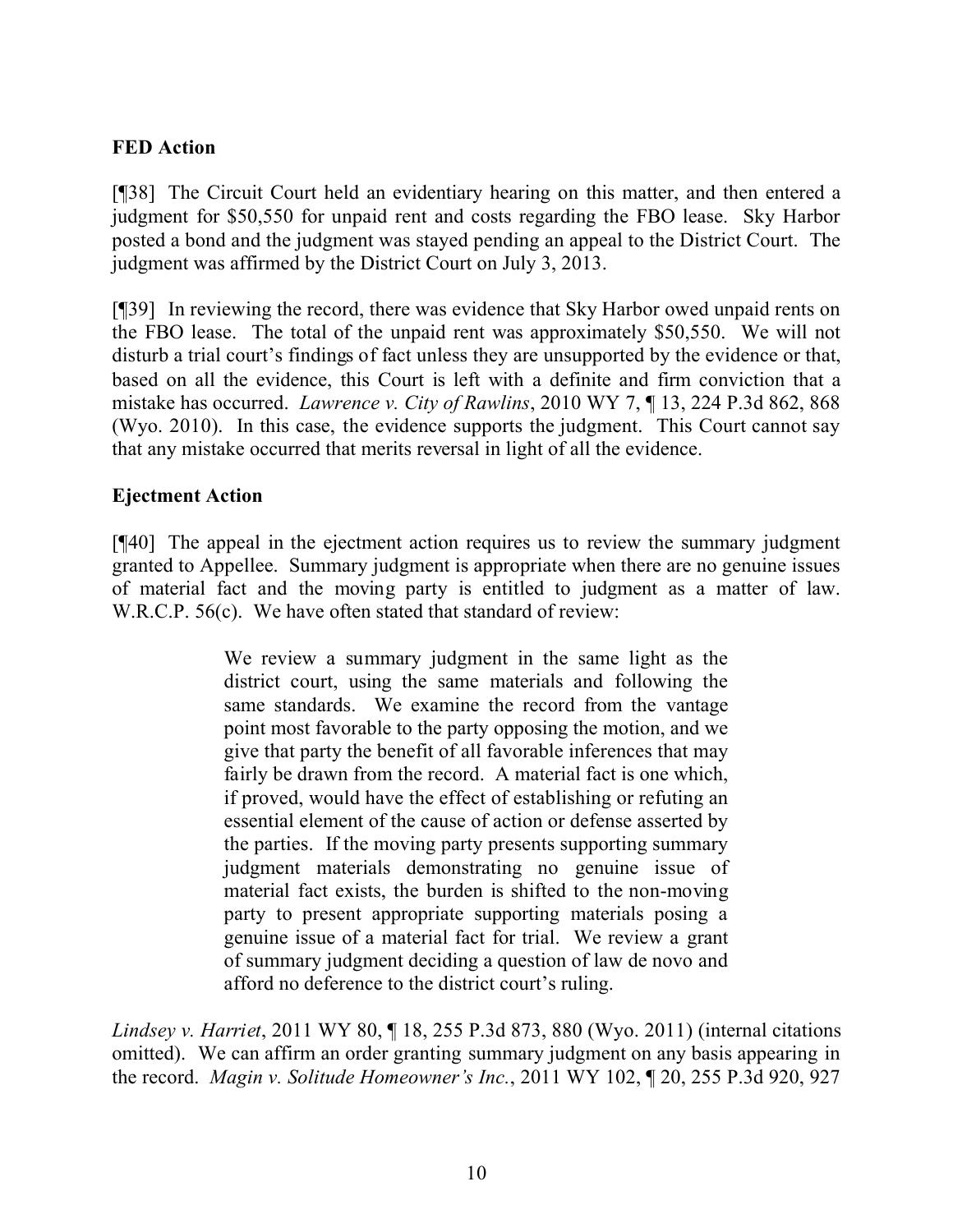(Wyo. 2011).

[¶41] The ejectment case was filed by the Airport in February of 2011. The Airport filed two motions for summary judgment. As noted earlier, the first motion was to determine whether the FBO lease was extended beyond the stated termination date. The FBO lease contained a termination date of December 31, 2011. Pursuant to an amendment to the FBO lease, it could be extended to December 31, 2018. However, the lease could not be extended until certain conditions were met. Those conditions included:

- 1. That all accounts be current;
- 2. That deferred rent be paid in full;
- 3. That the sum of \$15,487 be prepaid at the time the option is exercised; and
- 4. That by October 31, 2007 Sky Harbor give written notice of its intent to exercise the option to extend.

[¶42] It was undisputed from the record that none of these requirements were fulfilled, and that there were no genuine issues of material fact or law before the District Court. Sky Harbor contended that the lease was extended for several reasons, including an oral agreement, an extension by virtue of consent to the lease assignment, Federal law and regulations, illegality and breach of the implied covenants of good faith and fair dealing.

[¶43] However, based on our review of the record and the arguments and brief of Sky Harbor, the Appellant does not really contend that it satisfied the above-mentioned prerequisites for an extension of the lease. We conclude that the District Court's finding that the lease was not extended beyond December 31, 2011 was correct and therefore the order of ejectment was proper.

[¶44] The second summary judgment motion by the Airport sought to establish a breach of certain lease provisions, damages, and dismissal of Sky Harbor's counterclaims. The record established that the 3rd amendment to the FBO lease provided as follows:

> In addition to any other fees required herein [Sky Harbor] shall pay all amounts required to be paid by the Board to The Cheyenne-Laramie County Economic Development Joint Powers Board to retire the loan from the Joint Powers Board to the Airport Board for the main hangar improvements. Such payments shall be included with the regular monthly payment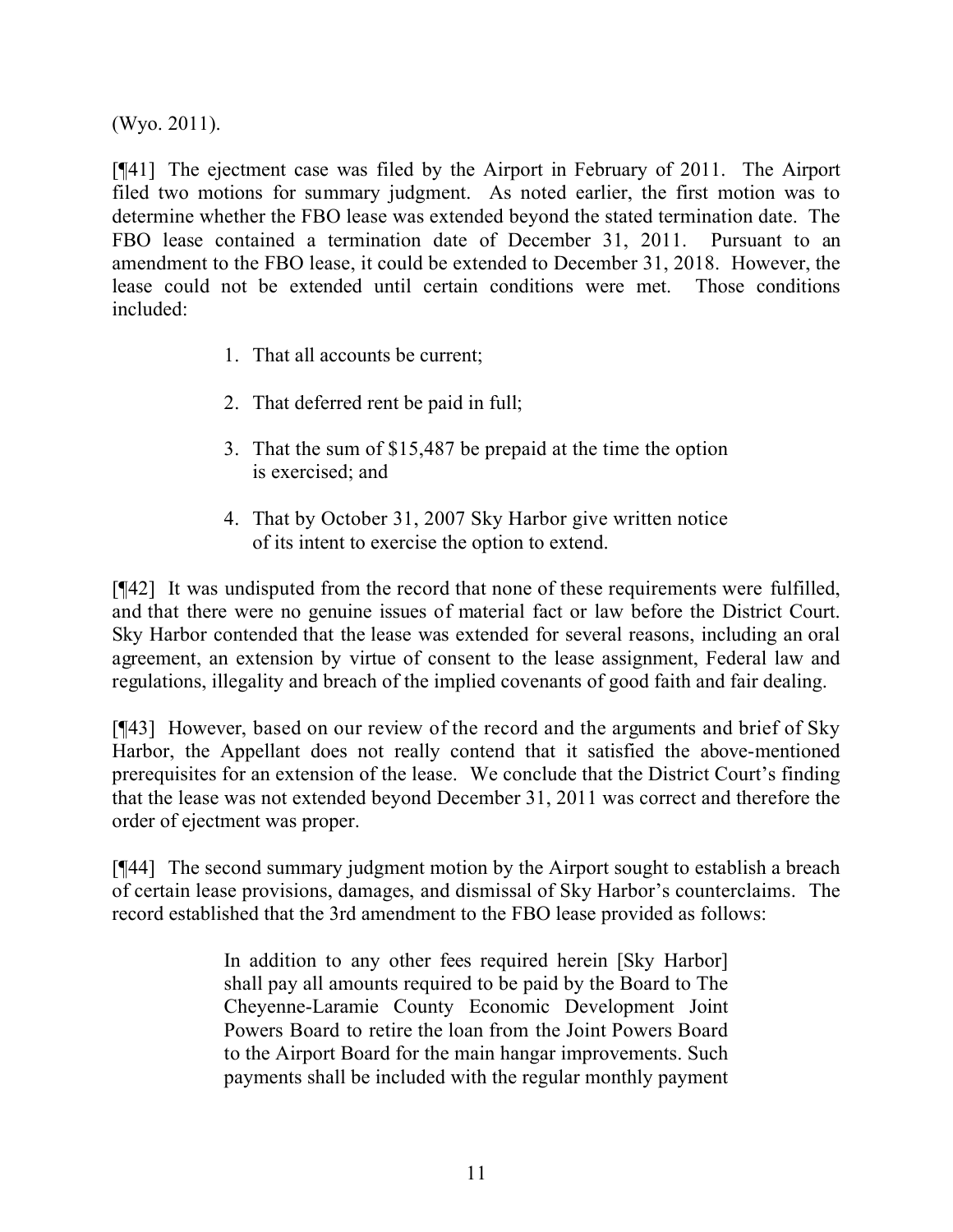to the Board. The additional payments are expected to be approximately \$1,725 per month. A balloon payment equal to the remaining balance on the loan shall be made at the end of the term of this lease.

The 4th amendment to the FBO lease provided as follows:

At the time of exercise of such option to extend the term of the [FBO] Lease, [Sky Harbor] shall prepay the amount of \$15,487, and thereafter [Sky Harbor's] obligation to pay the additional fee set forth in Section 3 FEES, as inserted by the third amendment to [the FBO lease] shall continue, but the \$15,487 payment shall be considered in satisfaction of the balloon payment that was otherwise due from [Sky Harbor] at the conclusion thereof.

[¶45] The record also established by affidavit that the required payments were not made and Sky Harbor offered no evidence to the contrary. The District Court concluded there was a breach but there was an issue of fact as to the amount of damages. The Airport expedited resolution of the ejectment action by voluntarily waiving its right to trial on these damages.

[¶46] The Airport also sought damages for reimbursement of insurance premiums. The Airport filed an affidavit establishing that payment of insurance premiums was contractually agreed upon and that Sky Harbor did not pay that premium. Further, Sky Harbor did not produce any evidence indicating that it had paid the insurance premiums. Summary judgment was therefore proper on that issue.

## **Sky Harbor's Remaining Issues**

## *Failure to Join an Indispensible Party*

[¶47] The Appellant advances several other arguments. Sky Harbor contends the District Court should have joined the FDIC and Bank as indispensible parties. Rule 19 of the Wyoming Rules of Civil Procedure provides, in part:

> **(a) Persons to Be Joined if Feasible.** − A person who is subject to service of process and whose joinder will not deprive the court of jurisdiction over the subject matter of the action shall be joined as a party in the action if: (1) in the person's absence complete relief cannot be accorded among those already parties; or (2) the person claims an interest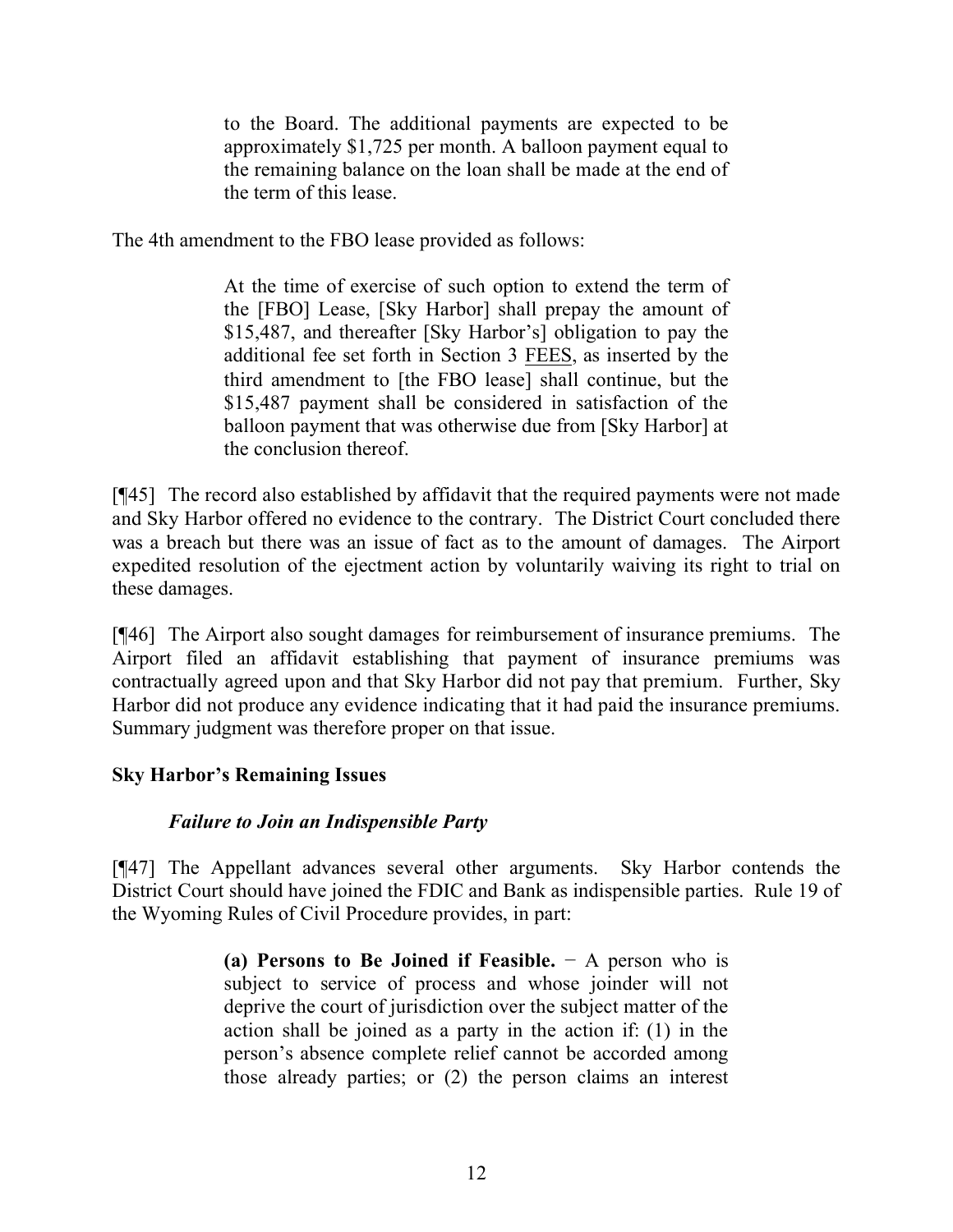relating to the subject of the action and is so situated that the disposition of the action in the person's absence may: (i) as a practical matter impair or impede the person's ability to protect that interest; or (ii) leave any of the persons already parties subject to a substantial risk of incurring double, multiple, or otherwise inconsistent obligations by reason of the claimed interest. If the person has not been so joined, the court shall order that the person be made a party. If the person should join as a plaintiff but refuses to do so, the person may be made a defendant, or, in a proper case, an involuntary plaintiff. If the joined party objects to venue and joinder of that party would render the venue of the action improper, that party shall be dismissed from the action.

Matters of joinder are left to the discretion of the court and will not be overturned by this Court, absent a showing that the ruling was arbitrary and capricious. *Grove v. Pfister*, 2005 WY 51, ¶ 4, 110 P.3d 275, 277 (Wyo. 2005).

[¶48] There has been no showing that the District Court's ruling was arbitrary and capricious. The District Court's rulings regarding Sky Harbor's obligations to the Airport do not require the presence of the FDIC or the Bank. Sky Harbor is being held accountable for the rent it was required to pay on the Paint Shop and FBO leases. The Paint Shop lease judgment didn't involve the FDIC or the Bank. The FBO lease, although assigned to the Bank, still obligated Sky Harbor to make rental payments. The Airport's claim was only against Sky Harbor. The rights of the FDIC and Bank were not affected and have not been altered or extinguished by this litigation. Both can still assert any rights available to those entities.

#### *Insufficient Discovery*

[¶49] Sky Harbor also alleges that it needed more time for discovery. This litigation has been ongoing for years. In the ejectment action alone, Sky Harbor had 19 months to develop the facts it needed to oppose the Airport's motions for summary judgment. There was ample time for Sky Harbor to undertake and complete discovery.

## *Improper Forfeiture of Property*

[¶50] Appellant next alleges there was an improper forfeiture of property. It is not clear to the Court what property was forfeited or why anything was improper. The District Court found that the FBO lease did not extend beyond December 31, 2011. Sky Harbor opposed that motion and asserted numerous defenses. However, the clear language of the lease required written notice of an extension and current payment of all amounts due and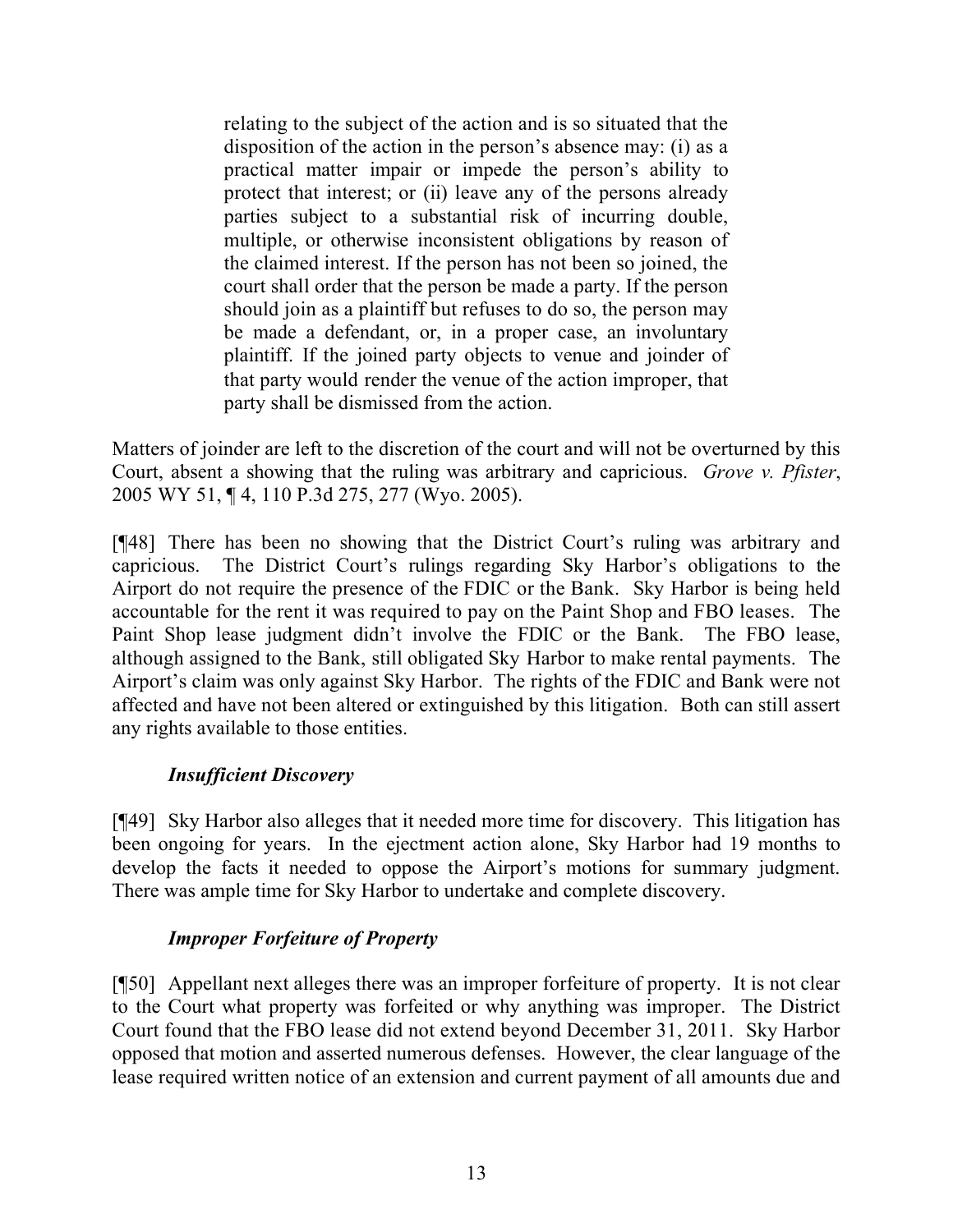owing. The undisputed evidence was those conditions were not fulfilled and the FBO lease was not extended.<sup>3</sup> Therefore, there was no improper forfeiture.

## *Wrongful Dismissal of Counterclaims and Defenses*

 $\overline{a}$ 

[¶51] Sky Harbor also alleges that the District Court wrongfully dismissed its counterclaims and defenses without the opportunity to be heard. However, the District Court granted two summary judgment motions and denied Sky Harbor's motion to dismiss. The first summary judgment pertained to the expiration date of the FBO lease. In that decision, the judge considered every conceivable defense and ruled properly that for the lease to be extended, certain conditions had to be met.

[¶52] In the District Court's decisions of July 2, 2013, denying Sky Harbor's motion to dismiss, and April 14, 2014, granting summary judgment as to insurance premiums, Sky Harbor's defenses and counterclaims were fully considered and adjudicated. The final order was not entered until February 2015 which gave the Appellant additional time to

<sup>&</sup>lt;sup>3</sup> This Court recognizes that there appears to be some inconsistency in the District Court decisions regarding the FBO lease termination. The 2012 summary judgment concluded that the expiration date for the FBO lease was December 31, 2011. On the other hand, the District Court concluded in 2013 that the FBO lease terminated when the Bank failed to cure Sky Harbor's default in December 2010. However, the original summary judgment was focused on whether the FBO lease had been extended to December 31, 2018. The undisputed contractual evidence was that multiple conditions needed to be met by Sky Harbor before the lease could be extended. Those conditions were not met and the lease was not extended. Therefore in 2012 an order of ejectment was granted.

The second decision of the District Court denied Sky Harbor's motion to dismiss for lack of subject matter jurisdiction. The District Court pointed out that pursuant to the terms of the assignment of collateral to the Bank, the Bank had 60 days to cure once the Airport gave the Bank notice of Sky Harbor's default. Notice was given, the Bank didn't cure, and the Airport terminated the FBO lease in December of 2010. The District Court therefore determined that the FBO lease was no longer an asset of the Bank when it went into receivership in January of 2011.

We believe the two decisions were not necessarily inconsistent but in any event really made no substantive difference. In the first motion, the issue was whether the lease had been extended beyond 2011. If the lease had not been extended, ejectment was clearly appropriate as of 2012. The District Court properly found that the lease was not extended. In the second jurisdictional motion, the District Court found, as did this Court, that one of the reasons subject matter jurisdiction existed was because the FBO lease was no longer collateral of the Bank when it went into FDIC receivership. However, we also found jurisdiction existed because there was no real claim to be asserted in the FIRREA process and that Sky Harbor lacked standing to raise that issue.

Pending appeal, the FED order was stayed when Sky Harbor posted a bond and appealed. The order of ejectment was not entered until 2012. Sky Harbor was allowed to remain on the premises for the term of the lease in any event.